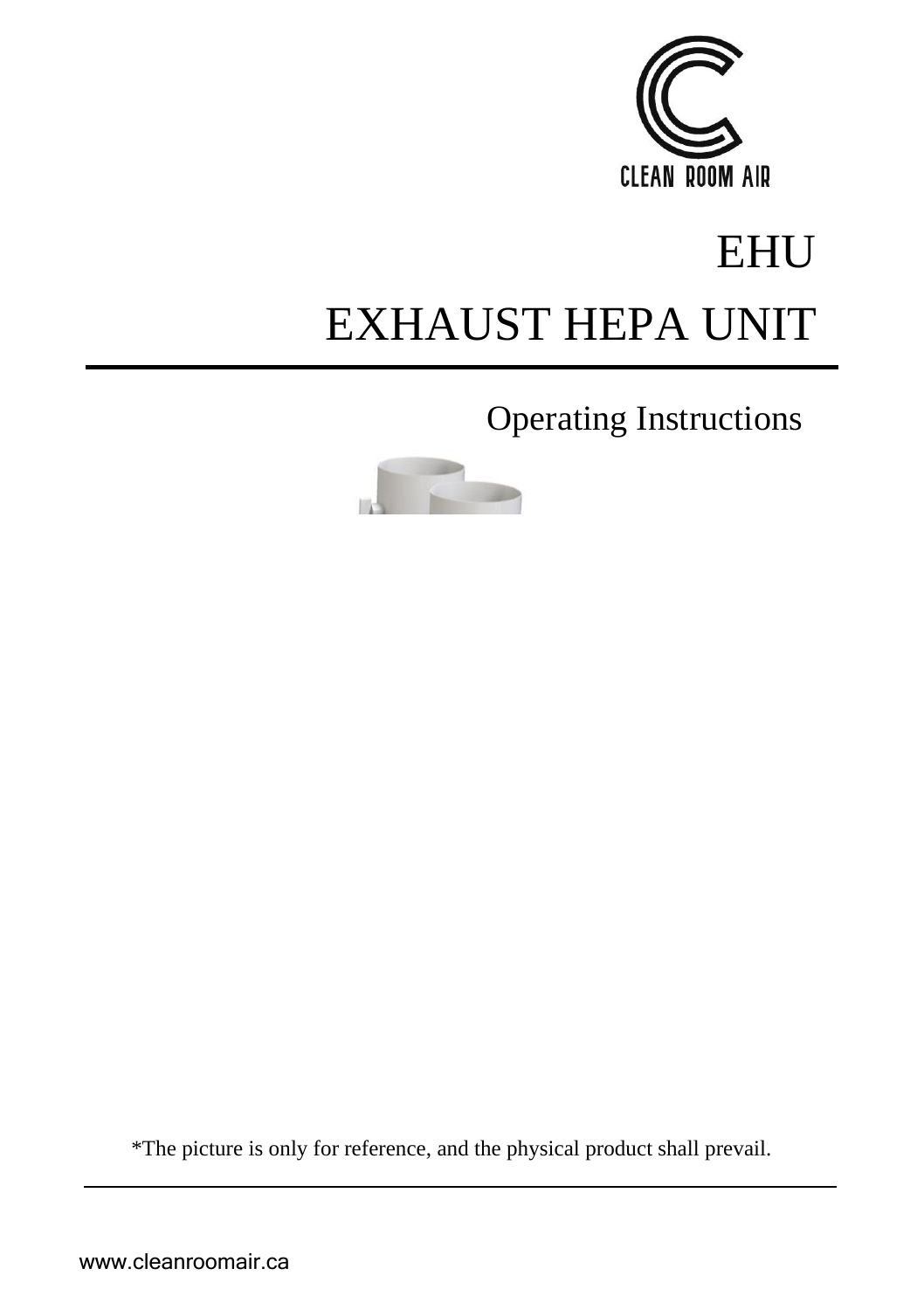

#### Foreword

- Thank you for selecting the products of Mayair Technology (China) Co., Ltd.
- This product may effectively remove harmful substances from the air, and provide you with healthy and comfortable indoor air.
- In order to ensure the most effective running of this product, please read the Operating Instructions carefully and keep the Operating Instructions at a place easy to reach, for the sake of reference anytime during the use of the product.
- In order to ensure the safe and reliable running of this product, professional personnel having accepted and passed training shall be specified as the operation manager of this product. If you have any doubt or suggestion on the utilization method, maintenance and repair, and troubleshooting of this product, please report to the manager or contact the Company immediately. We will provide you with high-quality services wholeheartedly.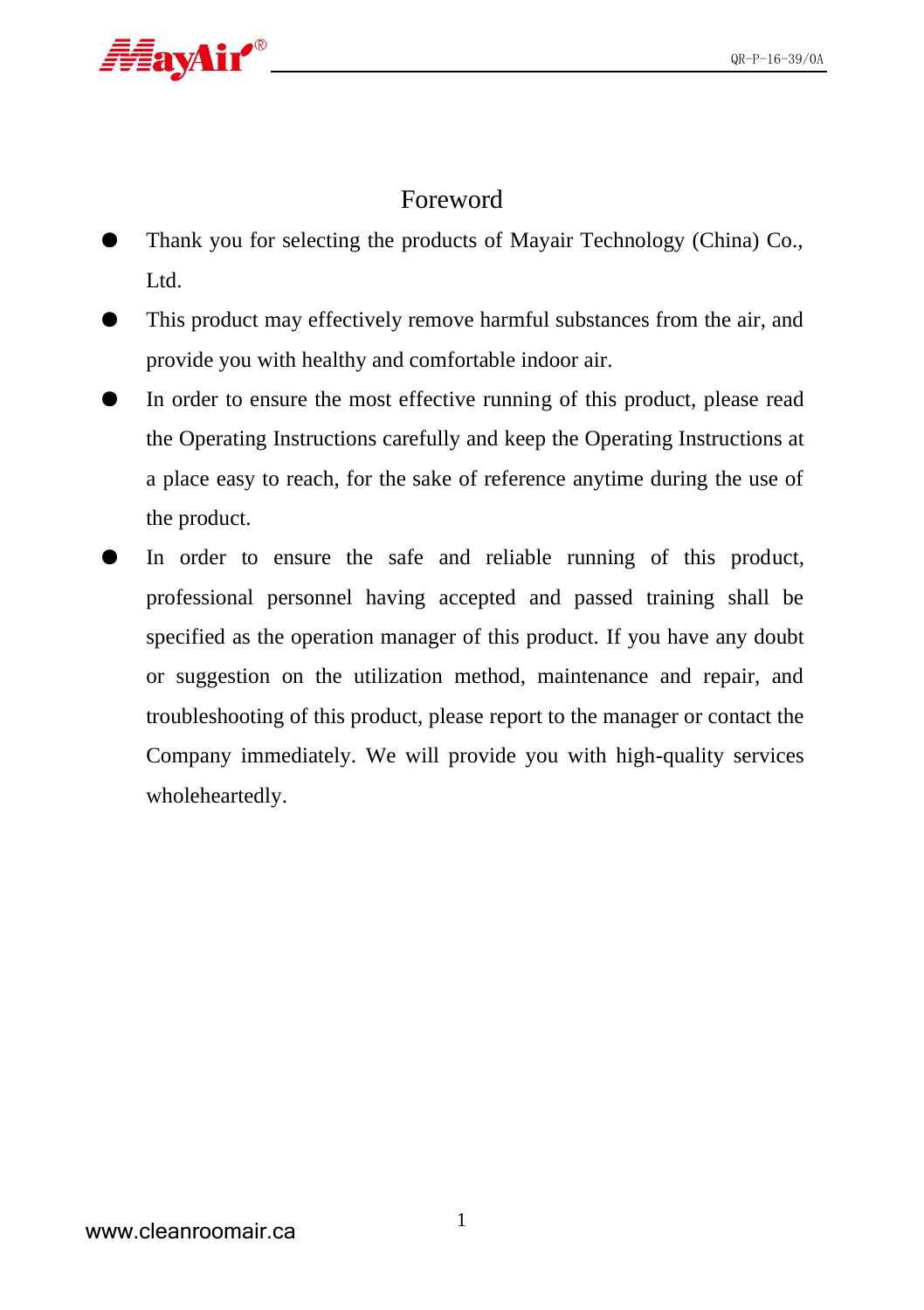

### **CONTENTS**

| <b>Safety Precautions</b>         | 3  | 2. Selection of Installation         | 12 |
|-----------------------------------|----|--------------------------------------|----|
|                                   |    | Site                                 |    |
| I. Application Occasion           | 5  | 3. Schematic Diagram of              | 13 |
|                                   |    | Installation                         |    |
| II. Product Characteristics       | 5  | 4. Pipeline Installation             | 13 |
| III. Product Model and Parameters | 6  | 5. Notices for Installation          | 14 |
| 1. Outline Dimension              | 6  | V. Maintenance and Care              | 15 |
| 2. Parameters                     | 7  | 1. Filter Gauze Replacement          |    |
|                                   |    | Cycle                                | 15 |
| 3. Optional Accessories of the    | 8  | 2. Filter Gauze Replacement          | 15 |
| Product                           |    | <b>Steps</b>                         |    |
| 4. Product Structure              | 8  | <b>Environmental Protection List</b> | 16 |
| 5. Panel Introduction             | 9  | Packing List                         | 18 |
| IV. Installation                  | 12 | Service Description                  | 19 |
| 1. Unpacking and Inspection       | 12 |                                      |    |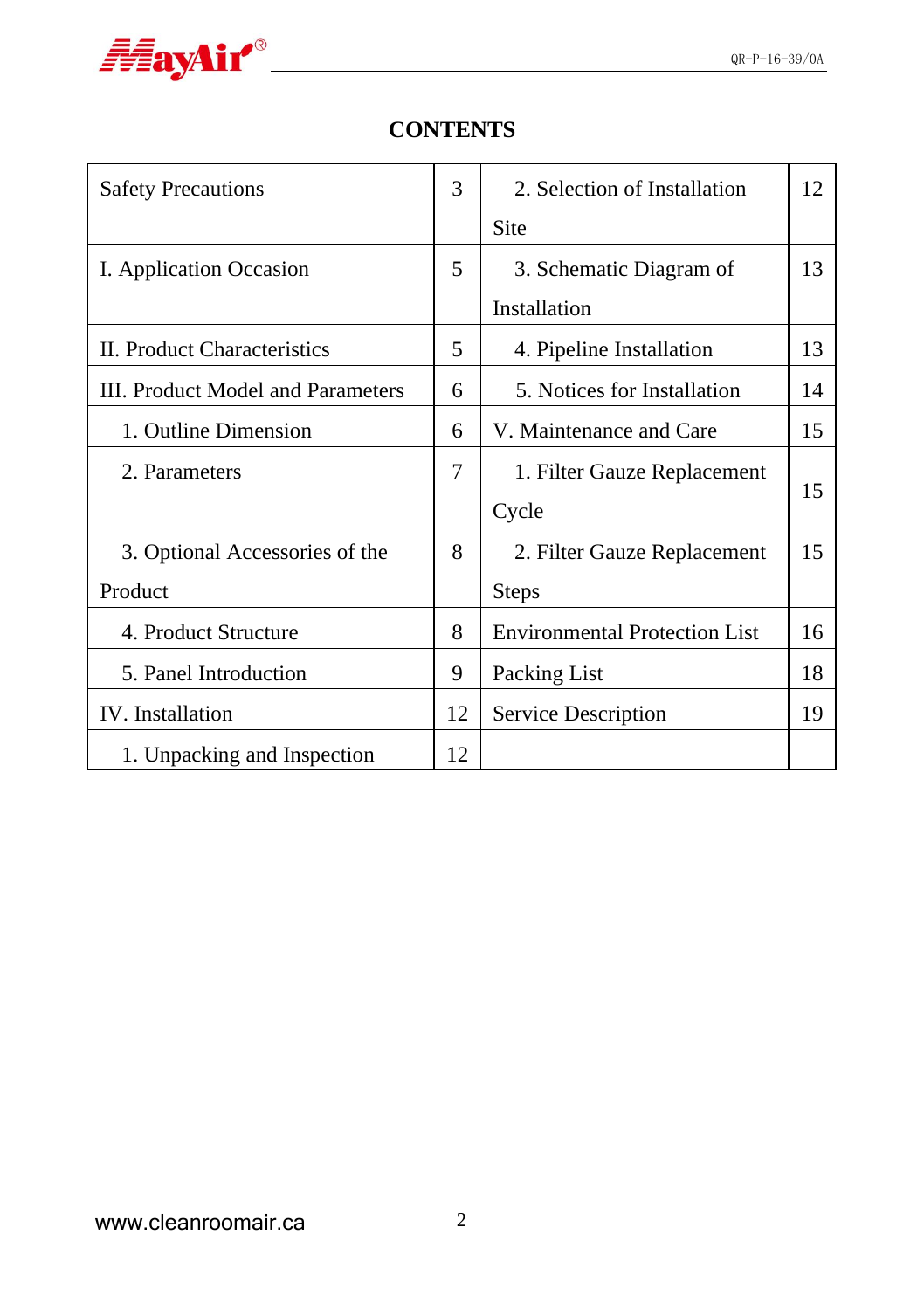

# **Safety Precautions**

**In order to avoid possible injuries or property damages to yourself or others, please surely pay attention to the following safety matters.**

Ignoring or misunderstanding these marks will lead to the following two circumstances:



Warning: This mark indicates "possibly inducing heavy injury or death of personnel".

Notice: This mark indicates "possibly inducing personal injuries or other property damages".

**The classification of content that must be observed is distinguished and described with marks as follows:**







Coolant, fat, working fluid, wet or oily dust particles, etc. can cause short circuit, fire disaster or electric shock accident.



#### **The equipment is strictly kept from water.**

Or it will cause short circuit, internal damage of electrical appliance, fire disaster or electric shock accident.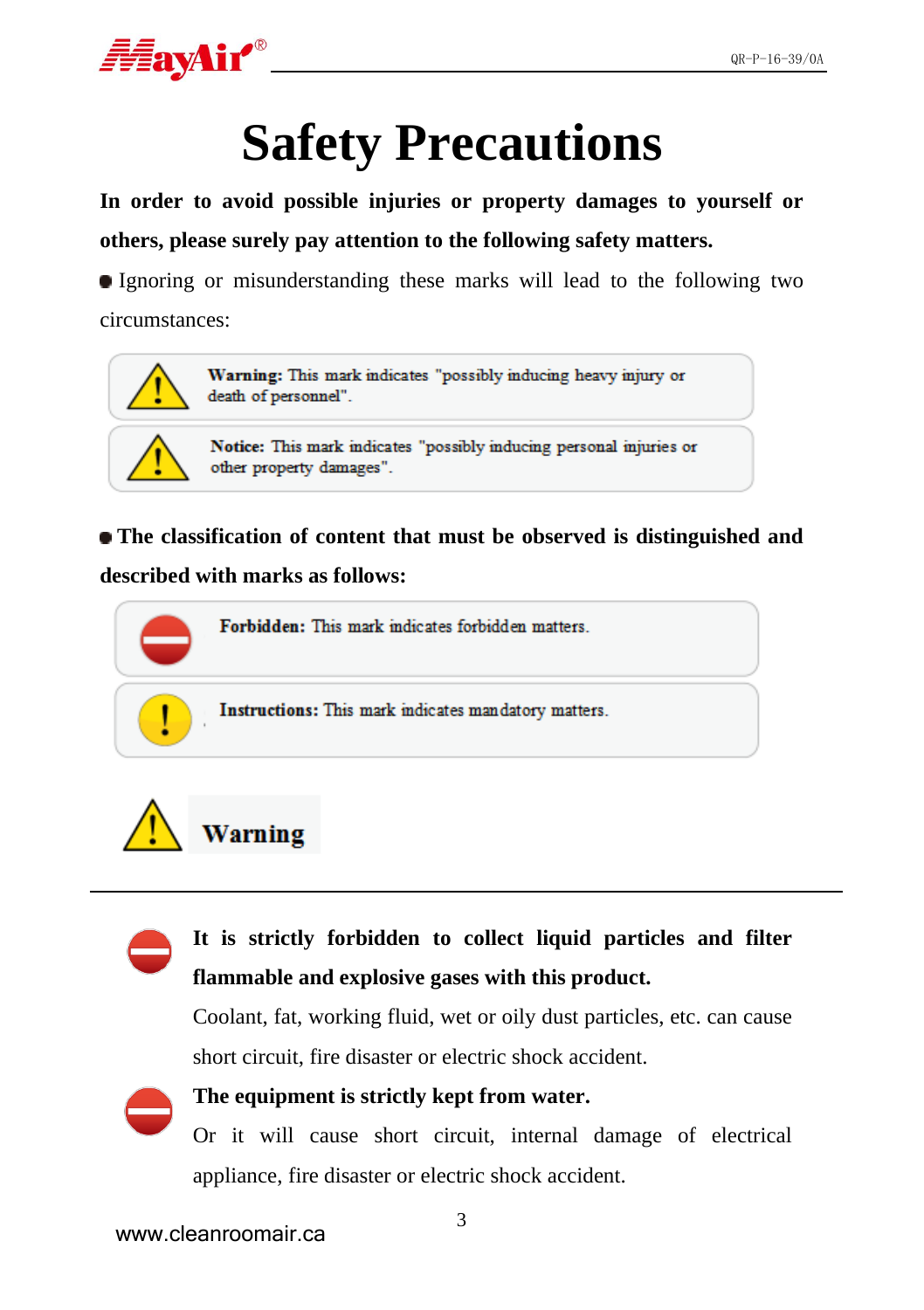

# **No repair and maintenance with electricity, and surely power off before operation.**

Don't start the product suddenly, which will cause electric shock or casualties.

## **Never power on the equipment before the completion of installation.**

Electric shock accident will induce equipment damage or personnel casualties.

Misoperation of electric wiring will induce equipment damage or personnel casualties.



#### **Hole-opening is strictly forbidden to the equipment.**

Avoid internal damages of electrical appliance of this product, and fire disaster or electric shock accident.



# **Never dismantle or modify the electrostatic filter without approval.**

Non-approved dismantlement or modification will induce the machine failure or fire disaster.

**Input power supply must be consistent with the voltage and frequency indicated on the name plate.**

Inconsistent input power supply will induce the damage of electrical appliance, and cause fire disaster.

All wiring shall be confirmed to meet local rules and regulations.

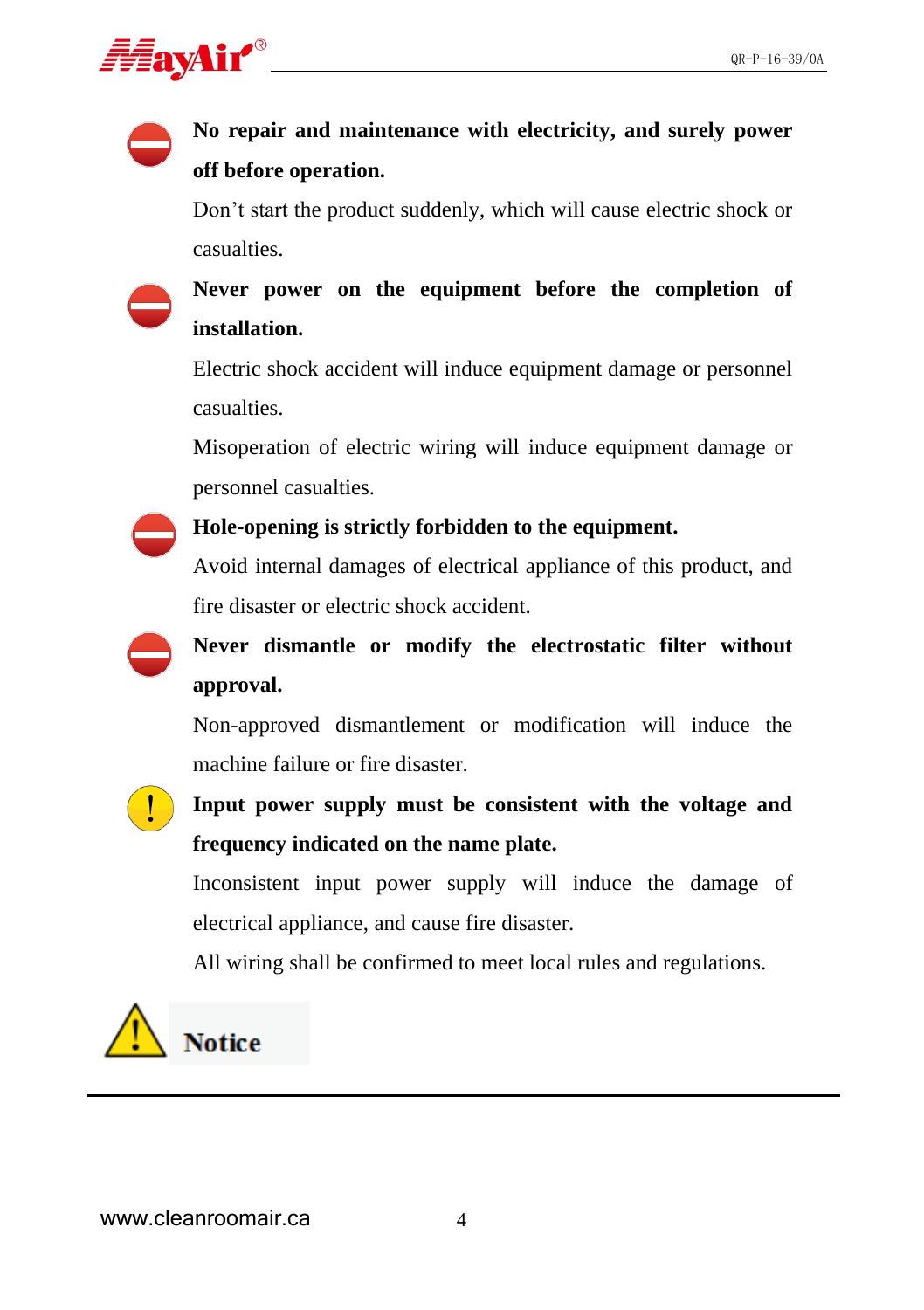

#### **EHU is not designed to use outdoor.**

The product shall be installed in a structure resisting wind and rain, such as indoor.

**This machine must be maintained by trained and qualified maintenance technicians.** 

It is recommended to contact the Company's after-sales personnel to do the repair work.

**Ensure the easy dismantlement or turn-around of air exhaust pipeline during the installation.**

The equipment shall be installed against wall to save floor space, but the filter of the equipment shall be replaced from the back side, so it's better to use an air exhaust pipe of a hose, ensuring that the back cover may be removed by rotating by 90° to replace or repair the filter.

#### I. Application Occasion:

Exhaust HEPA Unit (EHU) is installed in the existing wards without air exhaust. A part of indoor circulation may effectively adsorb indoor bacterial particles, and a small part of external air exhaust may achieve indoor negative pressure and make the exhausted air sterile. The exhausted air passes through the primary and efficient filters to filter out the viruses and bacteria attached to the dust.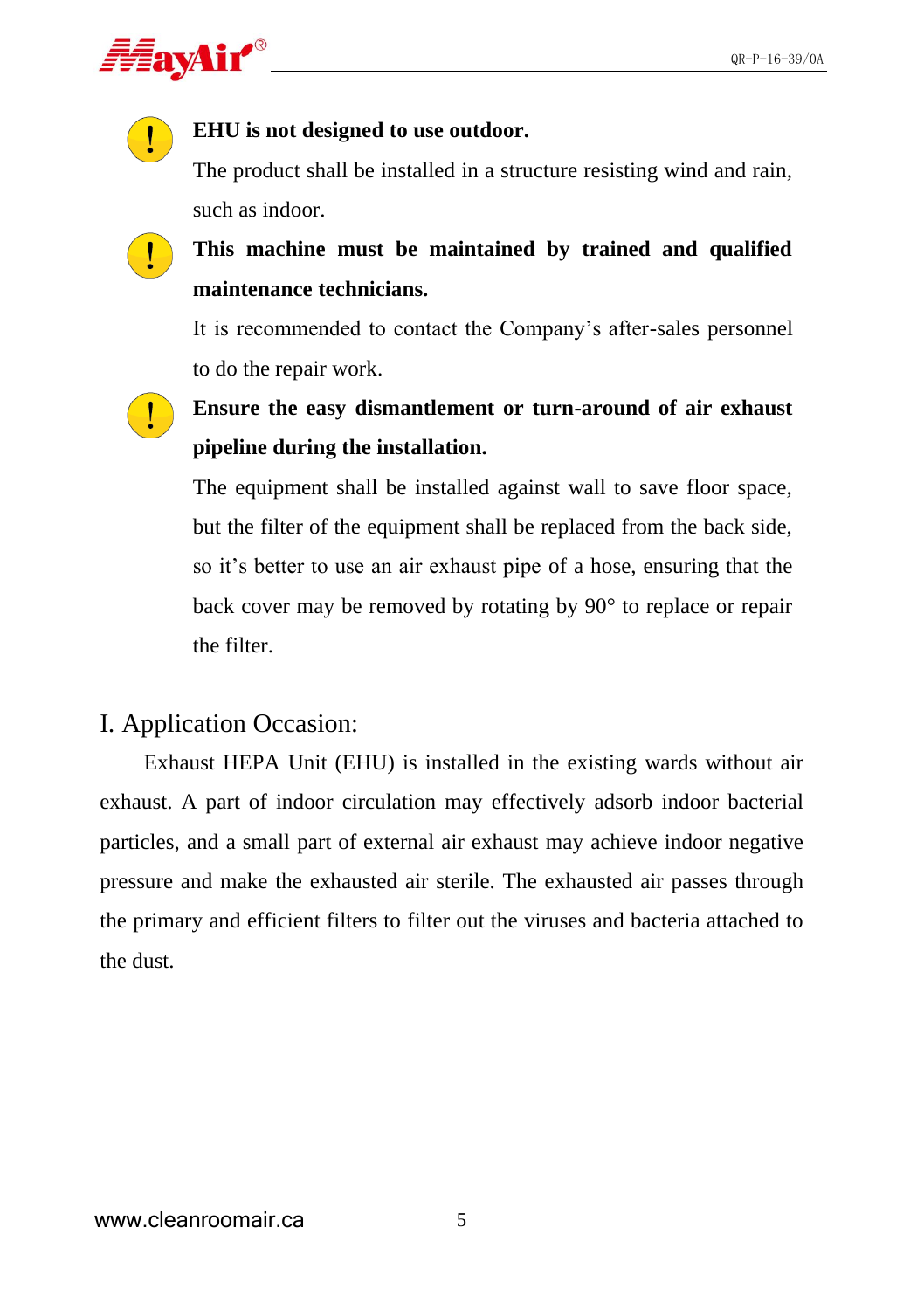

II. Product Characteristics:

◆ Fully-sealed metal shell

The shell of the machine is made of quality metal, has good dampproof, corrosion-proof, anti-rust and fireproof performance, and adopts fully-sealed box structure.

◆ Ultra-big blowing rate

Imported EBM double air-inlet fans at the intake, and advanced hydrodynamics analysis and design technique

◆ Illtra-low noise

Quality motor is adopted to greatly reduce the noises during the running of the machine.

◆ Comfortable ventilation

It can replace the indoor air reasonably, and provide healthier air in the living environment.

◆ Convenient installation and maintenance

There are four universal truckles at the bottom of the box, which can be installed conveniently and quickly; and its simple structure greatly lowers the expenses of future maintenance.

- ◆ Blowing rate adjustment
- 3 levels of blowing rate are provided for users' free choice.

◆Low power consumption: The power consumption of each set is less than 150W;

◆ The preset filter gauze, which shall be cleaned and dried by air before being used, can effectively protect the efficient filter;

◆ Composite filter gauze and UV lamp may be selected.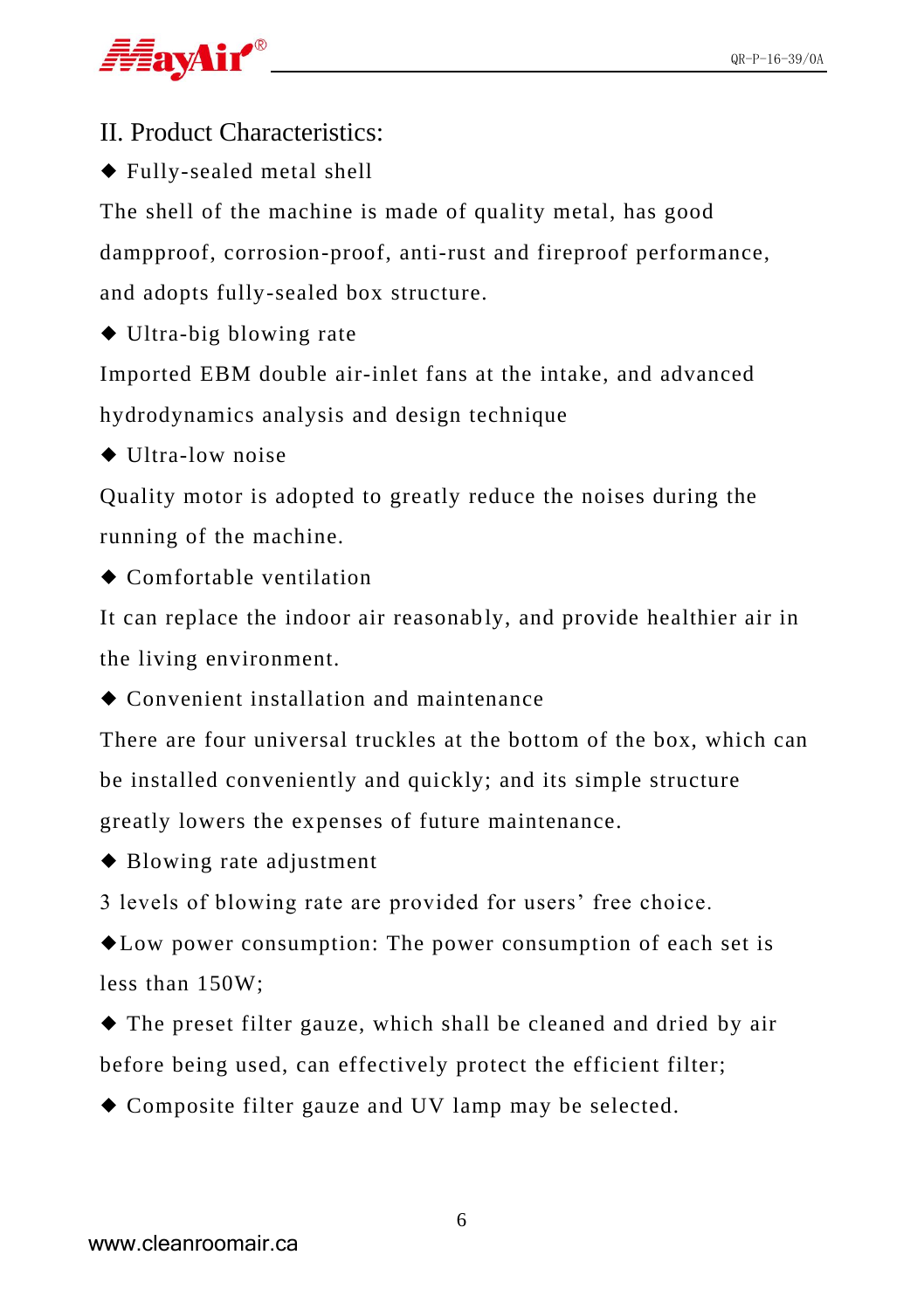

### III. Product Outline and Parameters:

1. Outline Dimension of the Equipment:



EHU Outline Dimension Drawing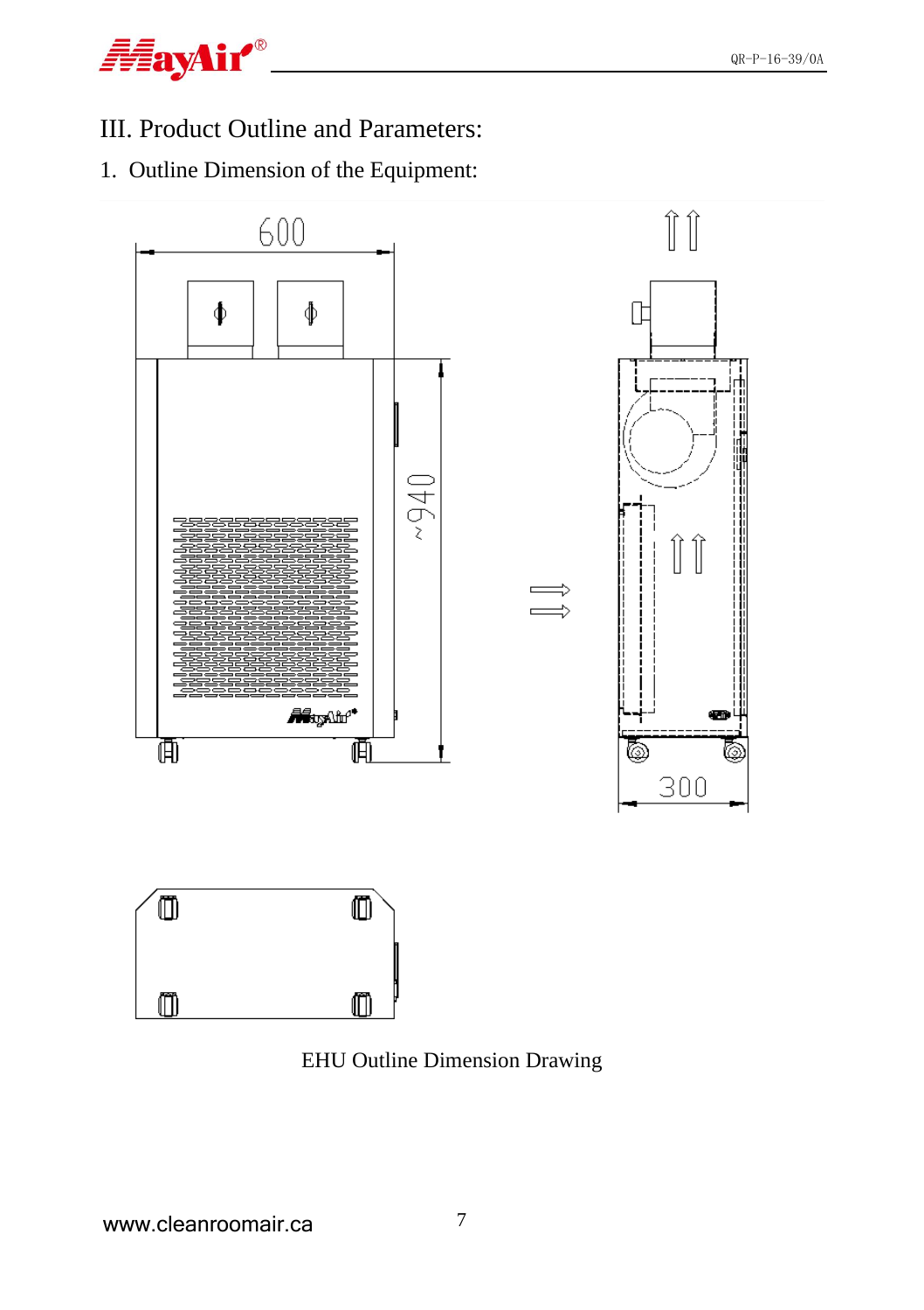

#### 2. Parameters:

| <b>Parameters</b>                | <b>EHU</b> (standard configuration)                |        |       |  |
|----------------------------------|----------------------------------------------------|--------|-------|--|
| Gear                             | Low                                                | Medium | High  |  |
| Power supply                     | <b>AC120V 60HZ 1P</b>                              |        |       |  |
| Power $(W)$                      | 21                                                 | 70     | 142   |  |
| Blowing rate (m3/h)              | 200                                                | 400    | 600   |  |
| Noise $(dB(A))$                  | 40                                                 | 53     | 61    |  |
| Aerosol removal efficiency       | 99.91%                                             | 99.95% | 99.6% |  |
| Particles CADR(m3/h)             | 150                                                | 262    | 336   |  |
| Negative pressure $(Pa)(1/4$ air | 50                                                 | 98     | 123   |  |
| exhaust)                         |                                                    |        |       |  |
| Outline dimension of whole       | 1045(H)×600(W)×300(D)                              |        |       |  |
| machine (mm)                     |                                                    |        |       |  |
| Box material                     | Spray-painted cold-reduced sheet                   |        |       |  |
| Size of primary filter (mm)      | 450×450×10                                         |        |       |  |
| Size of sterilizing HEPA filter  | 482×482×70                                         |        |       |  |
| (mm)                             |                                                    |        |       |  |
| Size of air outlet (mm)          | $\Phi$ 150                                         |        |       |  |
| Size of air exhaust port (mm)    | $\Phi$ 150                                         |        |       |  |
| Applicable area (m3)             | 40 (1/4 air exhaust) $\sim$ 100 (full air exhaust) |        |       |  |
| Net weight of the equipment      | 32                                                 |        |       |  |
| (Kg)                             |                                                    |        |       |  |

#### 3. Optional Accessories of the Product:

UV lamp, PM2.5, differential pressure meter, composite filter, touch screen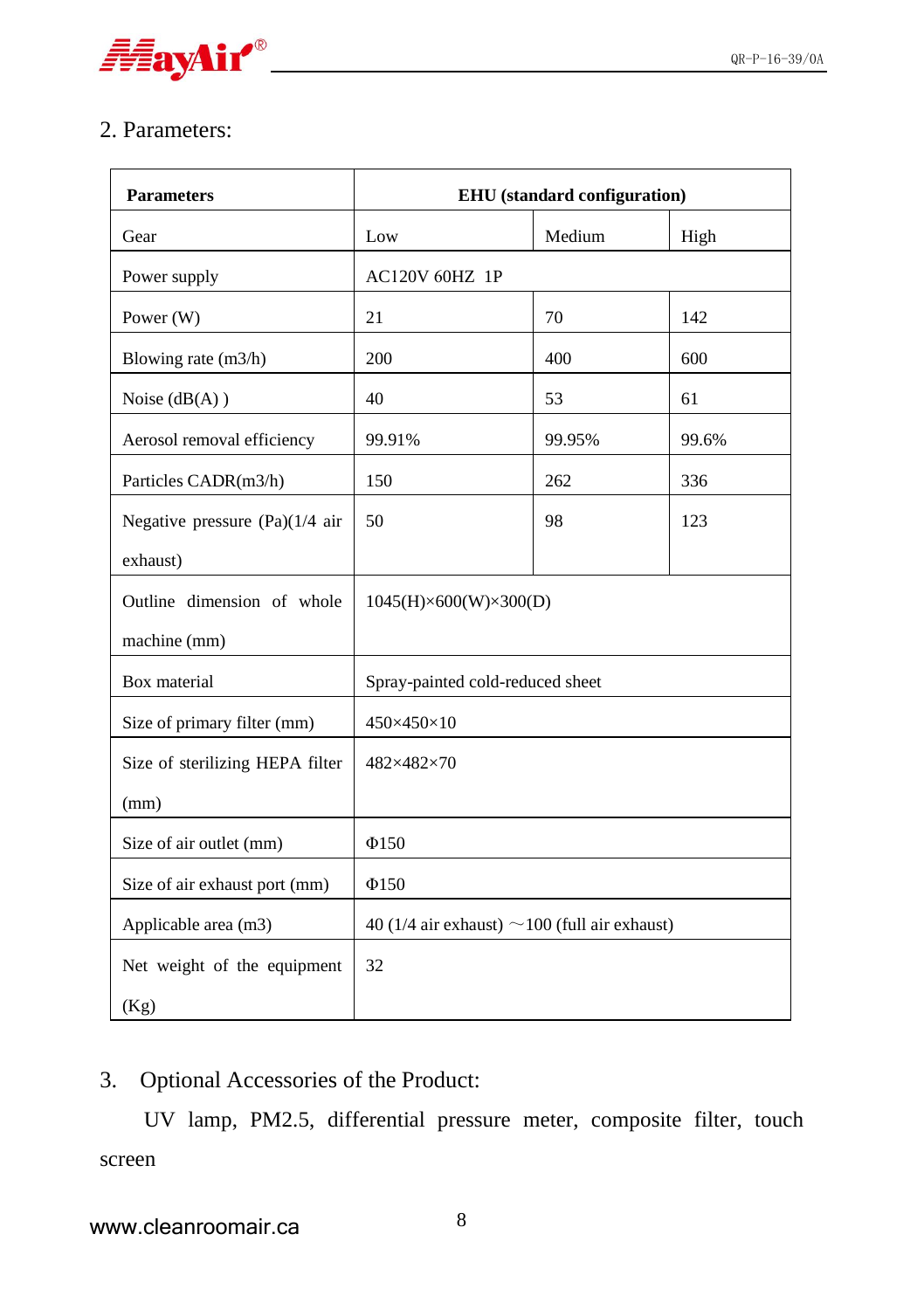

#### 4. Product Structure:



- 1. Blowing rate control valve 2. Controller 3.Fan 4.Truckle 5.Primary filter 6. Sterilizing filter 7. Door plank for examination and repair
- 5. Panel Introduction and Operation Description:



Switch EHU, Adjusting gear, Display the service life of filter gauze, Timing/segmental timing switchgear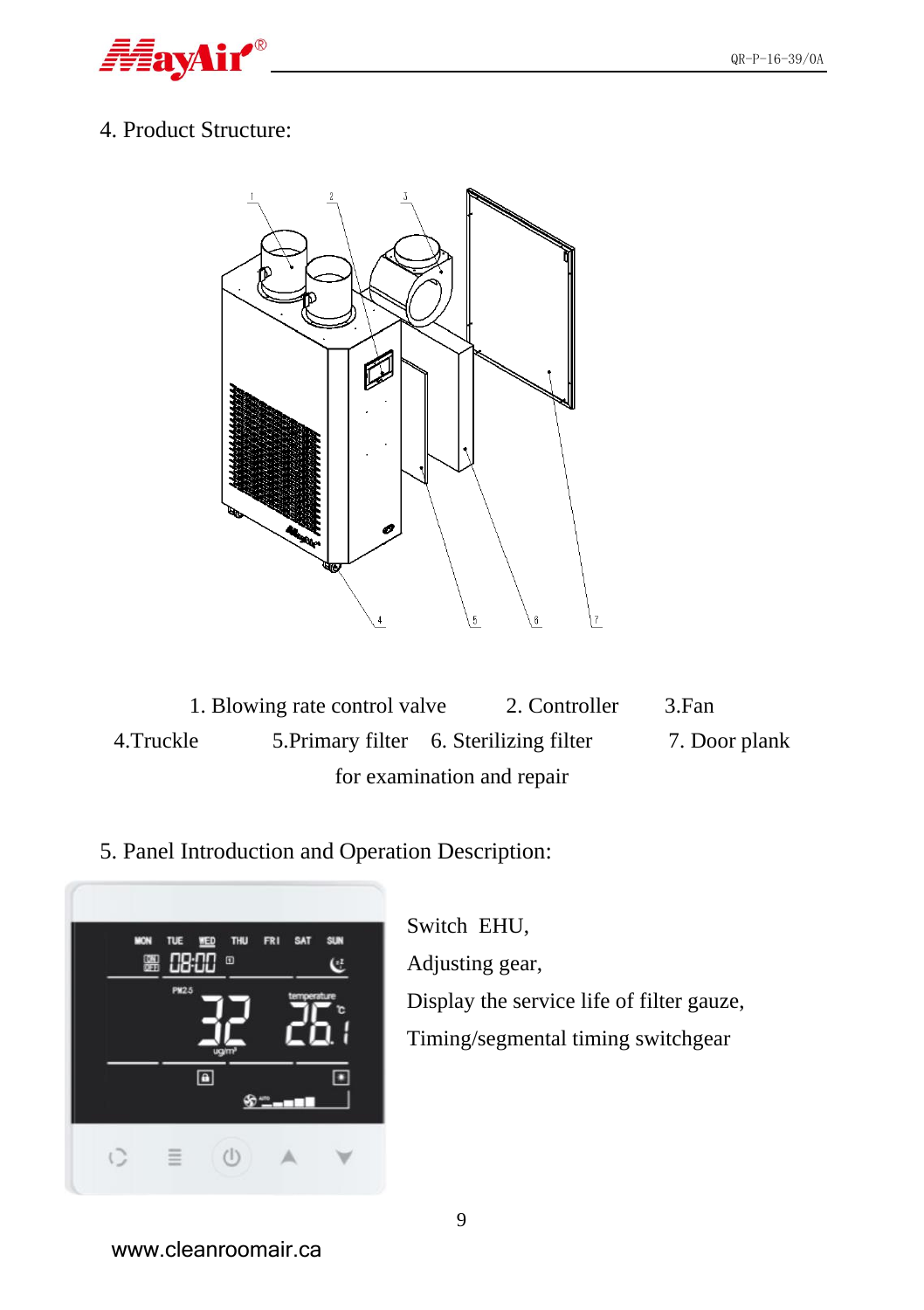



- **i. Controller Boot-up/ Shut-down:** After the power supply is connected correctly according to wiring diagram, the controller will be defaulted to enter the boot-up state, and LCD will display the time. After the power key  $\mathcal{O}$  is pressed, the controller will be started, and LCD will display interior temperature, and other information. After the power key  $\mathcal{O}_{\text{is pressed}}$ again under the boot-up state, the controller will enter the shutdown state.
- **ii. Time Setting:** Under the boot-up state, press the menu key  $\equiv$  for more than 2 seconds to enter the Time Setting state. Firstly, modify the weekday, which will flicker; press the menu key  $\equiv$  repeatedly to switch between weekday, hour and minute. Under the Time Setting state, use the upward key  $\blacktriangle$  or downward key  $\blacktriangledown$  to modify corresponding numerical values. After completion of time modification, press the Confirmation Key  $\circlearrowright$ to save the current time and exit from the setting state.
- **iii. Work Mode Selection:** Under the boot-up state, press the mode key  $\circ$ . The work mode can be switched among Manual Mode  $\bullet$ , Timing Mode  $\circ$ , Auto Mode  $\bigotimes$  and Sleep Mode  $\bigcup_{k=1}^{2}$
- **iv. Timing Mode Application:** Firstly, switch the work mode to timing mode, and press the menu key  $\equiv$  to enter the timing mode setting state. It's defaulted to firstly modify the set value of timing interval of Monday. Press the menu key  $\equiv$  again to choose to modify the hour, minute and wind speed of time interval 1 to time interval 6, and use the upward key  $\bigwedge$  or downward key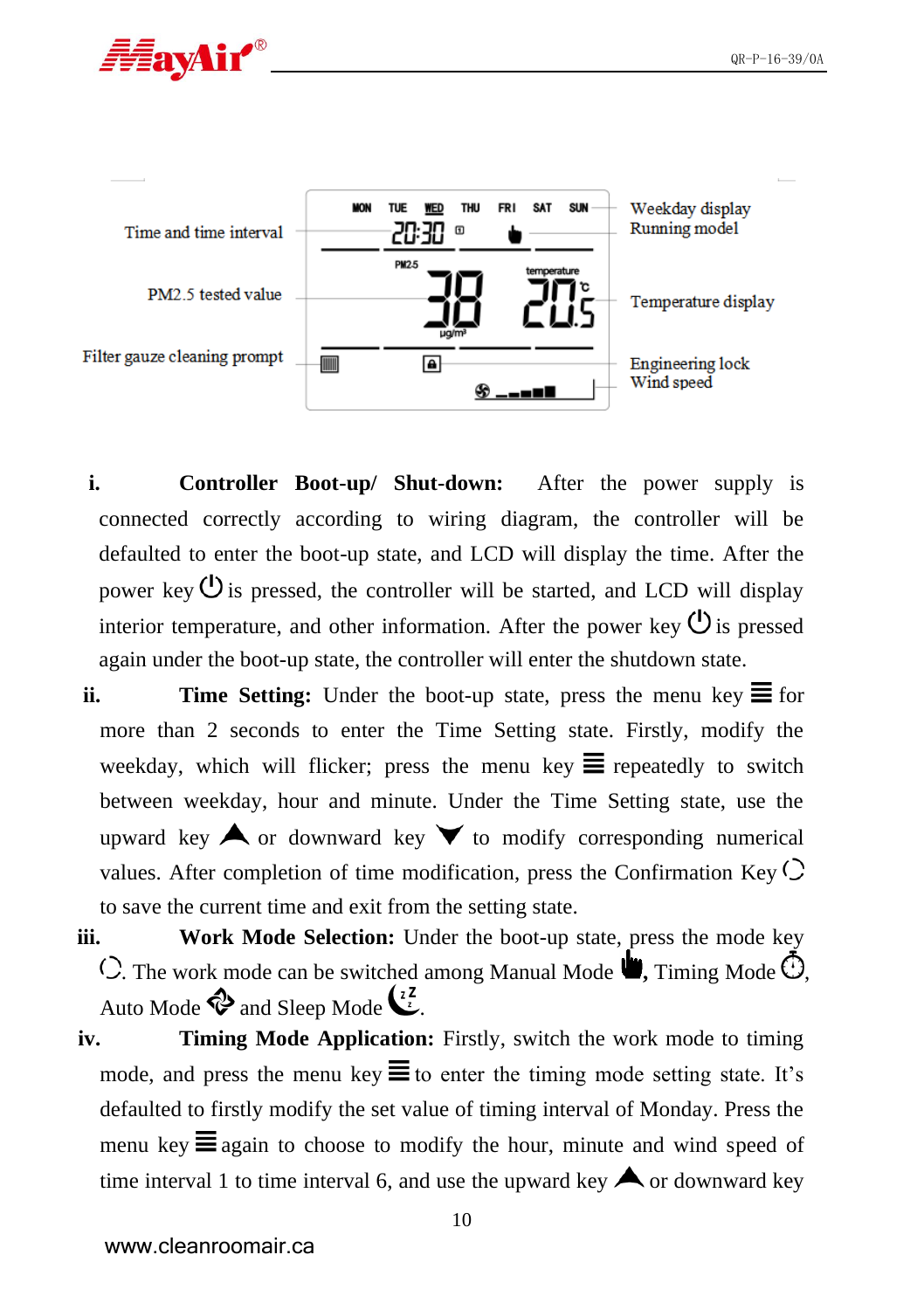

 $\blacktriangledown$  to modify the corresponding set values; after completion of setting, press the Confirmation Key  $\circlearrowright$  to enter the setting of 6 time intervals of Tuesday, and then after the whole setting of all the 7 days according to the same method, exit from the setting state automatically. Here, the fan will change the wind speed automatically according to set values. The default values of the time intervals under the timing mode are as shown below:

| Time interval   | Time  | Wind speed |
|-----------------|-------|------------|
| Time interval 1 | 05:00 | Low speed  |
| Time interval 2 | 07:00 | Low speed  |
| Time interval 3 | 11:00 | Low speed  |
| Time interval 4 | 13:00 | Low speed  |
| Time interval 5 | 17:00 | Low speed  |
| Time interval 6 | 22:00 | Low speed  |

**v. Manual Mode Application:** Firstly, switch the work mode to manual mode, press the upward key  $\blacktriangle$  or the downward key  $\blacktriangledown$  to enter the manual wind speed selection state, and here, the wind speed mark will flicker. Press the upward key  $\bigwedge$  or downward key  $\bigvee$  repeatedly to select the wind speed of the fan to be Stop, Low Speed, Middle Speed, or High Speed. After the desired wind speed is selected, press the Confirmation Key  $\circlearrowright$  to save the current setting and exit from the setting state. Here, the fan will run continuously at the selected wind speed.

**vi. Sleep Mode Application:** Firstly, switch the work mode to sleep mode, under which, the fan will run continuously at the lowest speed.

**vii. Filter Gauze Cleaning Prompt Function:** Under boot-up state, press the Filter Gauze Key  $\blacktriangledown$  for more than 2 seconds to enter the interface of viewing the use days of filter gauze. In this interface, press the Filter Gauze key

 $\blacktriangledown$  once again for more than 2 seconds to clear the use time of filter gauze, and start timing over again.

After the accumulative running time of this machine exceeds the preset value of filter gauze, the LCD will display the filter gauze replacement prompt mark to remind the users to replace or clean up the filter gauze. After replacement or cleaning of the filter gauze, the users may enter the interface of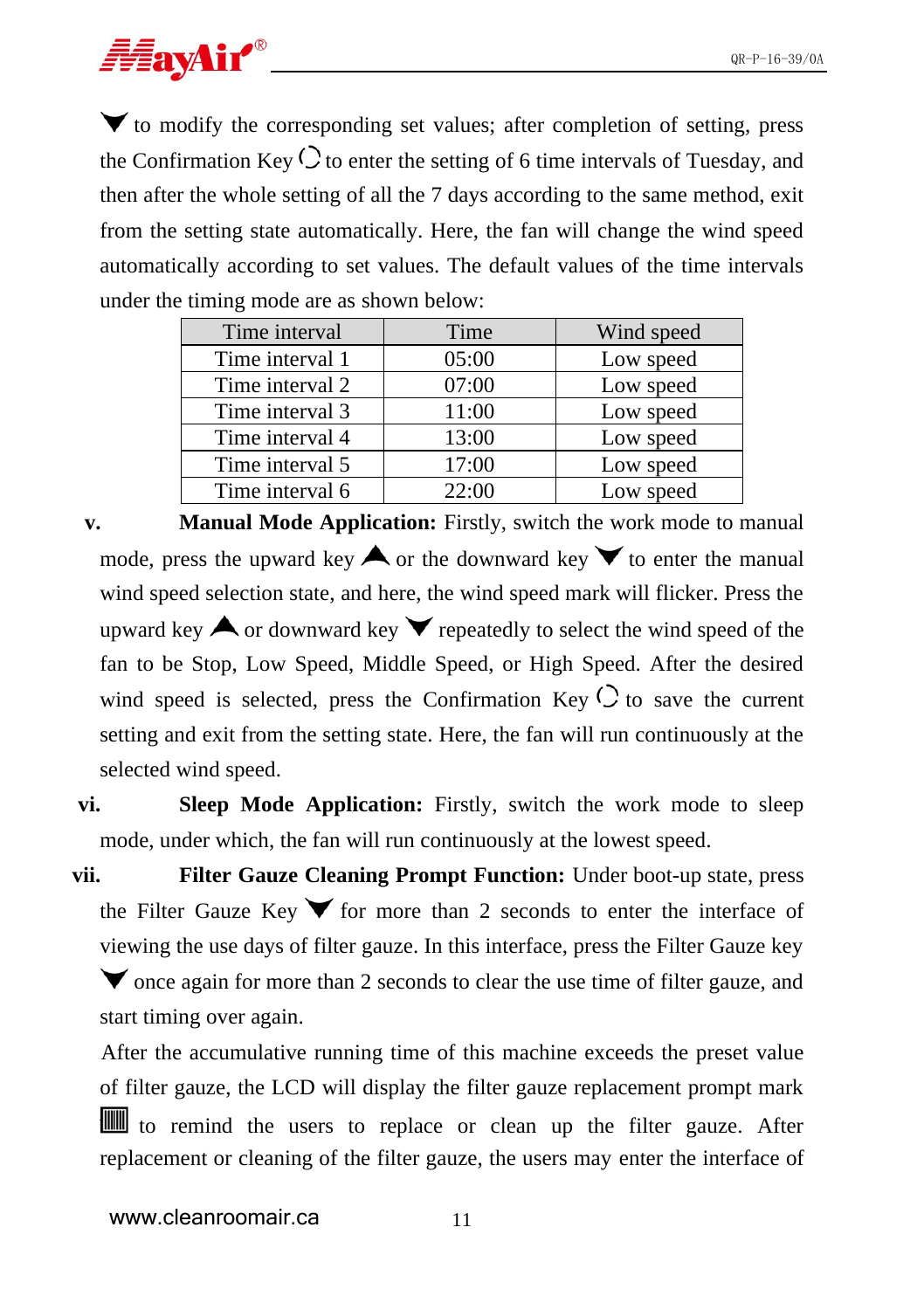# *FavAir®*

viewing the use days of filter gauze to clear the prompt mark and restart the timing.

- **viii. Engineering Lock Key Setting:** Under non-setting state, press the Confirmation Key  $\bigcirc$  and the Menu Key  $\equiv$  simultaneously for more than 2 seconds to start the Engineering Lock, and after that, all keys will become ineffective; under Engineering Lock Boot-up state, press the Confirmation Key  $\circ$  and Menu Key  $\equiv$  simultaneously for more than 2 seconds to close the Engineering Lock, and all keys will become normal again.
	- **ix. Fault Prompt:** If the fan is abnormal in running, the mark  $\Delta$  will flicker to remind examination and repair.
	- **x. Restore Factory Setting:** Under boot-up state, press the upward key A and downward key  $\blacktriangledown$  simultaneously for more than 2 seconds to restore the parameters setting of the product to the factory default setting. After that, the machine will be shut down automatically, and can be used normally after boot-up.

**Automatic Save:** If not press operation in 30 seconds under any setting state, the machine will automatically exit from the setting state and save the set values.

#### IV. Installation:

1. Unpacking and Inspection

After receiving the equipment, users shall check all external packaging and packed objects to see whether they are damaged. Any damage occurring during transportation shall be reported to the logistics service provider, one inspection report shall be printed out, and the users and logistics service provider shall claim for compensation according to receiving clauses.

2. Selection of Installation Site

EHU is generally floor-mounted, and the following shall be paid attention to in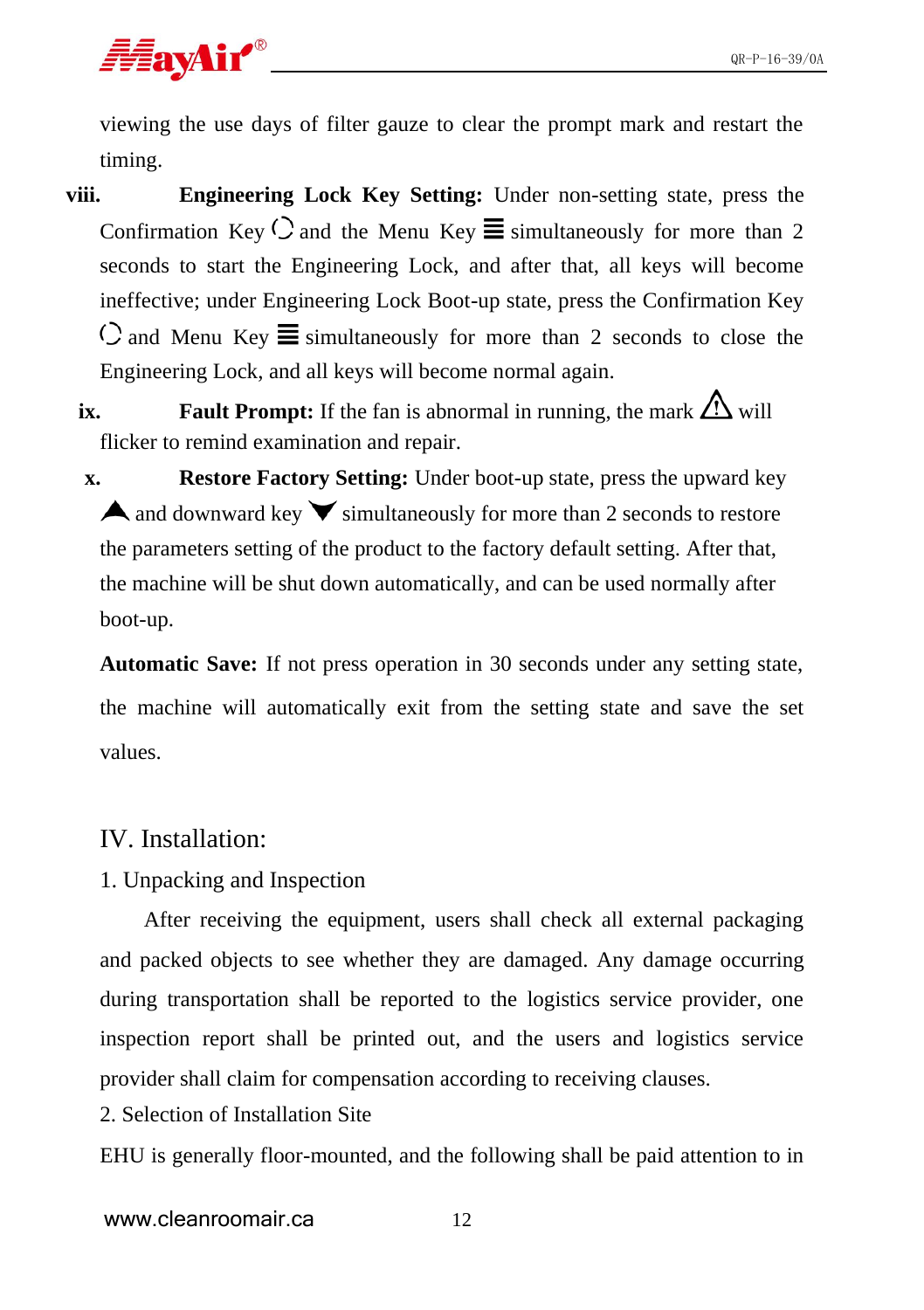

the selection of installation site:

- The product shall be installed against wall.
- The installation site selected to ensure the use of the shortest wind pipe in order to reduce pipeline resistance.
- The plug and socket selected, if required, shall meet installation standards.
- The equipment shall be available to translate or rotate for the sake of daily maintenance.

●This machine, its air inlet and air supply/ exhaust port shall be installed away from high-temperature or direct-heated place, big-humidity place, and place with much fume.

Please don't install this product in any place where it's easy to produce acids, alkali, organic solvents, coatings, other harmful gases with corrosive ingredients, dust, and oil mist, such as machinery and chemical factories, etc.

3. Schematic Diagram of Installation



- 4. Pipeline Installation
- ⚫ Connect the EHU with the pipeline to the air outlet, and fix the pipeline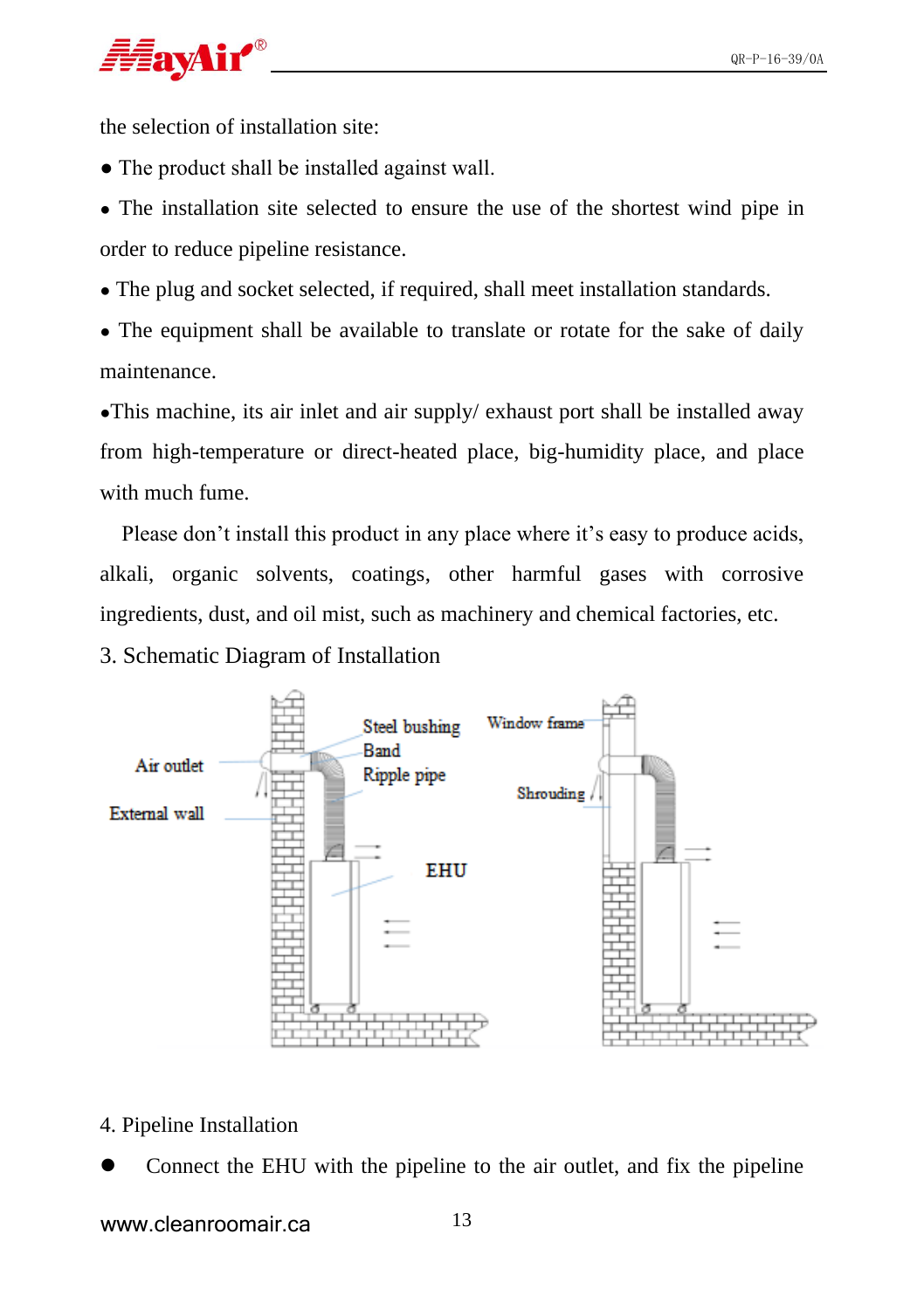

and the air outlet of the main engine with a throat hoop.

- ⚫ Avoid the excessive bending, multiple bending of pipelines, and reduction of connecting pipeline diameter in the pipeline installation project.
- Wrap the connecting part of pipeline and interface with aluminum adhesive tape to prevent leaking.
- ⚫ Connect the air exhaust port to the air exhaust pipe. Composite hose, if adopted, must be fixed with pipe hoop or bolts.
- 5. Notices for the Use of Installation:
- Don't install the product in any place directly against fire source or open fire.
- Don't install the filter in a place where the surrounding environmental temperature is higher than  $45^{\circ}$ C, since high temperature will deform the filter or burn out the motor.
- ⚫ Don't install the product in any place where flammable gases possibly leak.
- ⚫ Don't install the product in any place with much fume, since the filter attached with oil won't work.
- ⚫ Don't install the product in a very humid place, or it will cause electric shock or product electrical failures.
- Don't install the product in any place where it's easy to produce acids, alkali, organic solvents, coatings, other harmful gases with corrosive ingredients, such as machinery and chemical factories, etc.
- ⚫ Install the product in a place where is sufficiently strong and stable.
- ⚫ Air exhaust port shall be installed in a place where the exhausted air won't flow back directly.
- ⚫ Pipeline of adaptable model shall be selected.
- Don't install, dismantle or modify the product at random.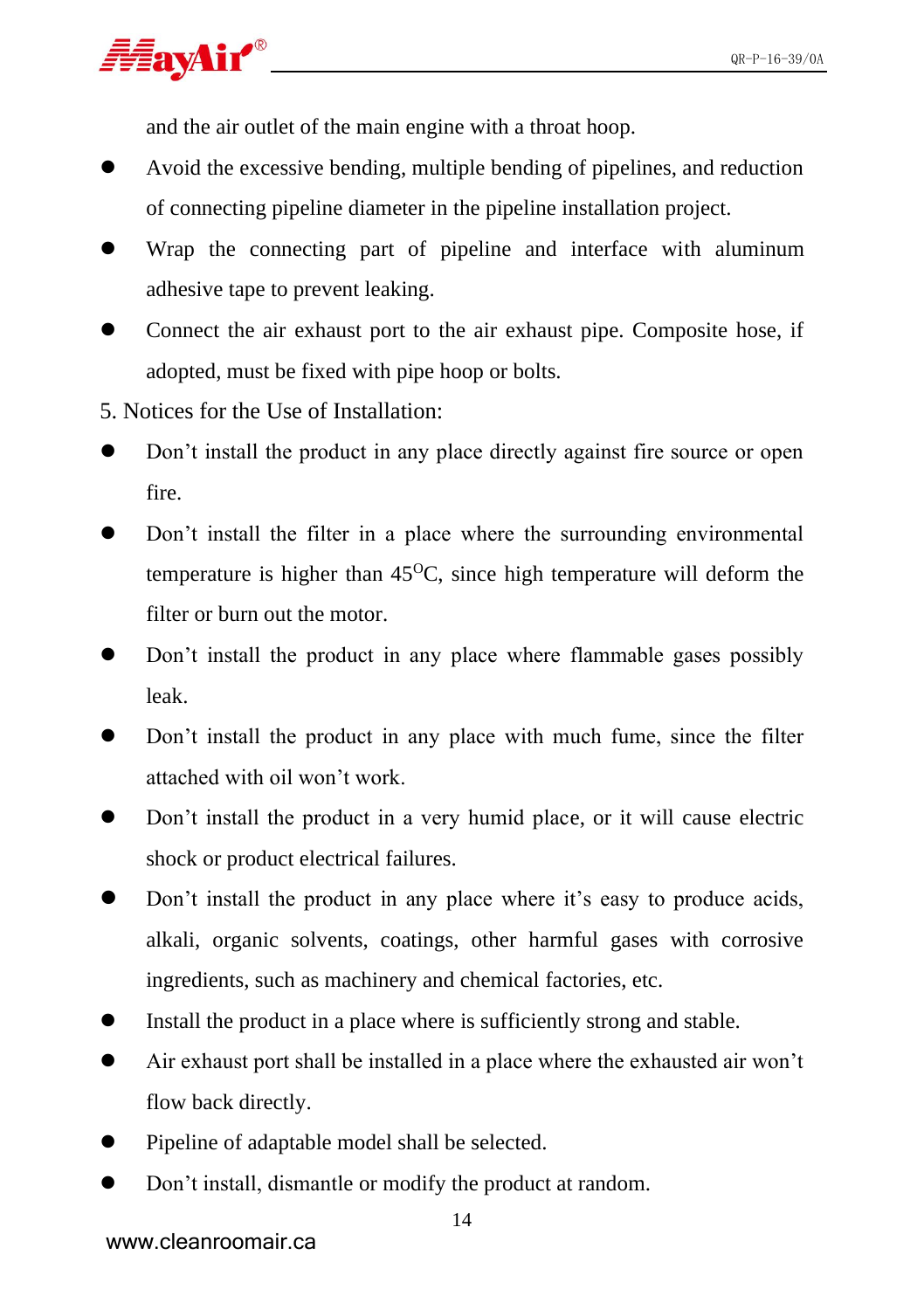

- ⚫ Wrap the connecting part of pipeline and interface with aluminum adhesive tape to prevent air leakage.
- ⚫ Make an insulation layer between pipeline and wall if a metal pipeline passes through the metal plate or metal mesh of wooden buildings.
- ⚫ Turn off the operating switch surely before maintenance and care.
- ⚫ After long-term use of the pipeline EHU, the filter will be blocked by dust or dirty matters, causing poor ventilation effect. Please clean up and replace the filter according to the degree of bilge and dust attached to it regularly, especially when there are many particle pollutants, and the attachment of particles to the filter gauze will lower the ventilation effect, so it's necessary to clean up and replace it in time.
- Don't use volatile oil or metal brush to clean the filter.
- ⚫ Primary nylon mesh filter shall be water-washed, dried by air, and then installed in the EHU.
- ⚫ EHU shall not be water-washed.

#### V. Maintenance and Care:



Before repair and maintenance, surely confirm that EHU is Note powered off; during repair and maintenance, please wear protective gloves to protect you from being scratched.

- 1. Replacement Cycle of Filter Gauze
- ⚫ Maintenance and Care of Primary Filter Gauze:

Primary filter gauze shall be washed with clear water once every around 3 months, and then dried by air, and installed.

- ⚫ Replacement Cycle of MayAir Sterilizing Filter (or Composite Filter): It shall be replaced after every 3000h use.
- 2.Filter Gauze Replacement Steps
- Pull off the power plug;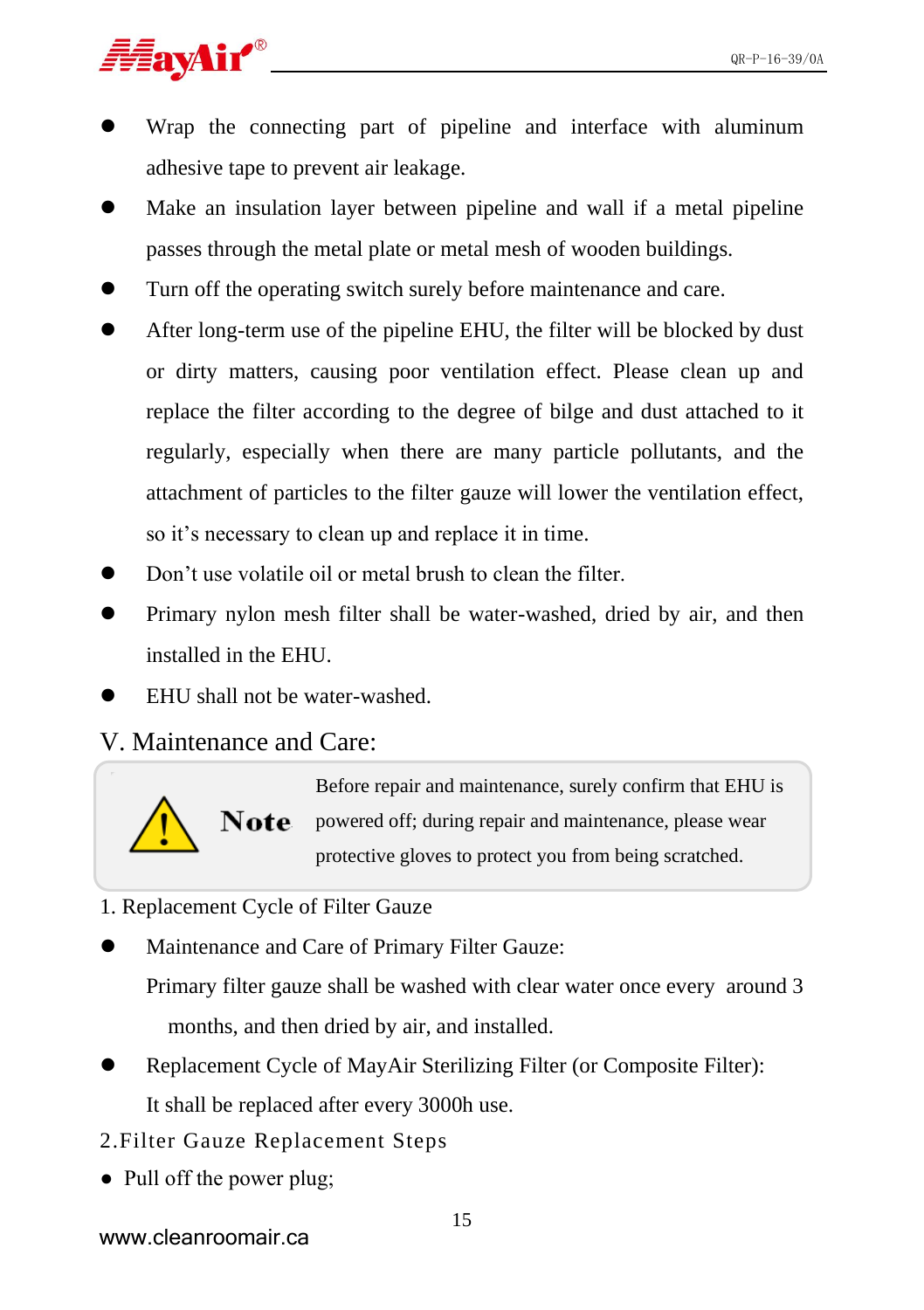- Remove the screws fixing the back cover with a screwdriver and keep them well;
- Remove the back cover, loosen the nuts on the internal press cake, and rotate the press cake by 90°;
- Remove the sterilizing filter and primary filter in turn;
- Primary filter may be reused after being cleaned with clear water and dried by air; sterilizing filter shall be replaced;
- After filter replacement, tighten the nuts on the press cake, and rotate the press cake back by 90°;
- Fix the screws for back cover onto the box:

#### **Environmental Protection Description**

According to the *Administrative Measures for the Control of Pollution in* 

*Electronic Information Products*, the following lists the name and content of

the toxic and harmful substances or elements possibly contained in this product.

|                                  | Harmful substances |                 |                  |                                   |                                         |                                                    |
|----------------------------------|--------------------|-----------------|------------------|-----------------------------------|-----------------------------------------|----------------------------------------------------|
| Part name                        | Lead<br>(Pb)       | Mercury<br>(Hg) | Cadmiu<br>m (Cd) | Hexavalen<br>chromium<br>(Cr(VI)) | Polybromi<br>nated<br>biphenyl<br>(PBB) | Polybromin<br>ated<br>diphenyl<br>ethers<br>(PBDE) |
| Primary filter<br>gauze          | $\circ$            | $\circ$         | $\circ$          | $\circ$                           | $\circ$                                 | $\circ$                                            |
| Sterilizing filter               | $\circ$            | $\circ$         | $\circ$          | $\circ$                           | $\circ$                                 | $\circ$                                            |
| Fan                              | $\circ$            | $\circ$         | $\circ$          | $\circ$                           | $\circ$                                 | $\circ$                                            |
| Controller                       | $\circ$            | $\circ$         | $\circ$          | $\circ$                           | $\circ$                                 | $\circ$                                            |
| Safety<br>interlocking<br>switch | $\circ$            | $\circ$         | $\circ$          | $\circ$                           | $\circ$                                 | $\circ$                                            |
| Electric circuit<br>board        | $\circ$            | $\circ$         | $\circ$          | $\circ$                           | $\circ$                                 | $\circ$                                            |
| External<br>framework            | $\circ$            | $\circ$         | $\circ$          | $\circ$                           | $\circ$                                 | $\circ$                                            |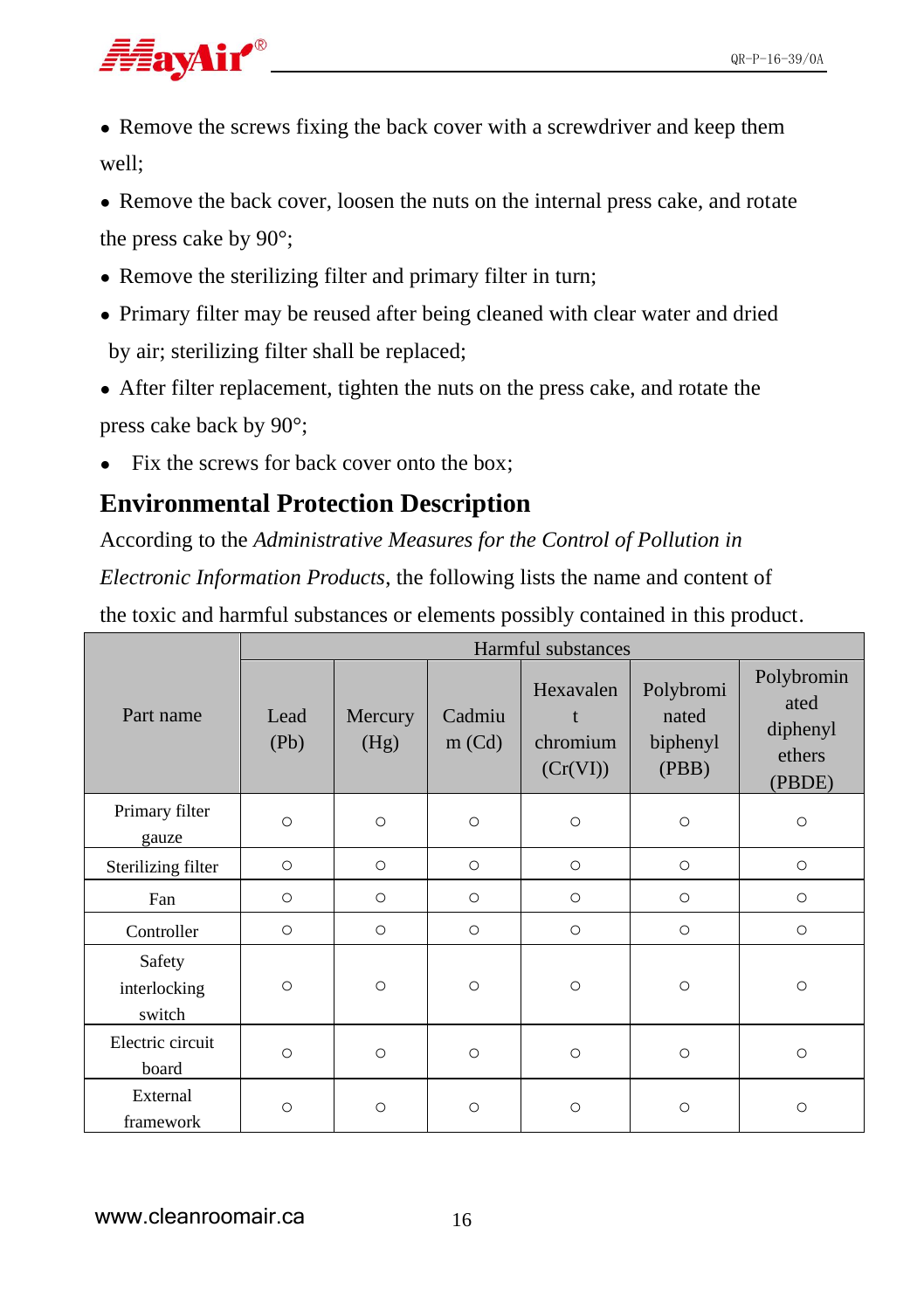

This table is prepared in accordance with the regulations of SJ/T11364.

 $\circ$  indicates that the content of this harmful substance in all homogeneous materials of this part is below the limit regulated in GB/T26572.

 $\times$  indicates that the content of this harmful substance in at least one homogeneous material of this part exceeds the limit regulated in GB/T26572.

Remark: In the above x part, partial harmful substances contained exceed the limits because that the present technical level in the industry is limited, and they cannot be replaced or reduced temporarily.

This mark is applicable to the electronic information products sold in the People's Republic of China, and the figure in the center of the mark refers to the years of environmental-protection service period in condition of normal use. Within the environmentalprotection service period, please use this product according to the Operating Instructions. 10

Not all the above parts will possibly be contained in different models. Please give priority to the actual model.

# **Prompt description in the** *Administrative Regulations on the Recycling and Disposal of Waste Electrical and Electronic Products*

In order to better care for and protect the earth, you shall please comply with the national relevant laws and regulations on the recycling and disposal of waste electrical and electronic products when you do not need this product any longer, or the service life of this product is terminated. You shall submit this product for recycling and disposal to a manufactory which is recognized by the country and has the qualification for recycling and disposal.

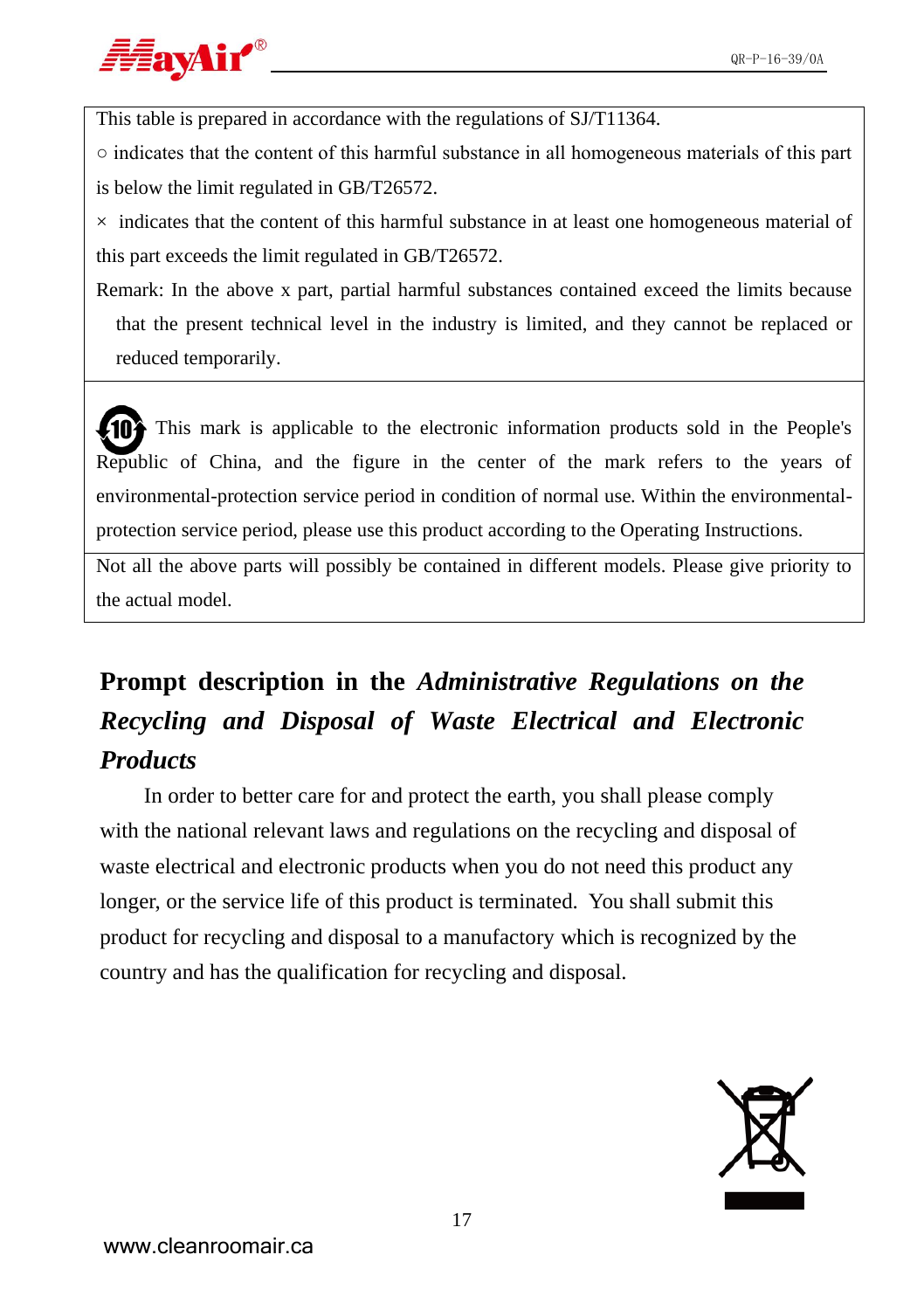

# Packing List

| No. | Material name                                                       | Material specification | Unit        | Quantity |
|-----|---------------------------------------------------------------------|------------------------|-------------|----------|
| 1   | Whole machine<br>(including)<br>primary and<br>sterilizing filters) |                        | Set         |          |
| 6   | Service Manual                                                      |                        | <b>Book</b> | 1        |
| 7   | Certificate of<br>Conformity                                        |                        | <b>PCS</b>  | 1        |
| 8   | <b>Quality Assurance</b><br>Card                                    |                        | <b>PCS</b>  |          |